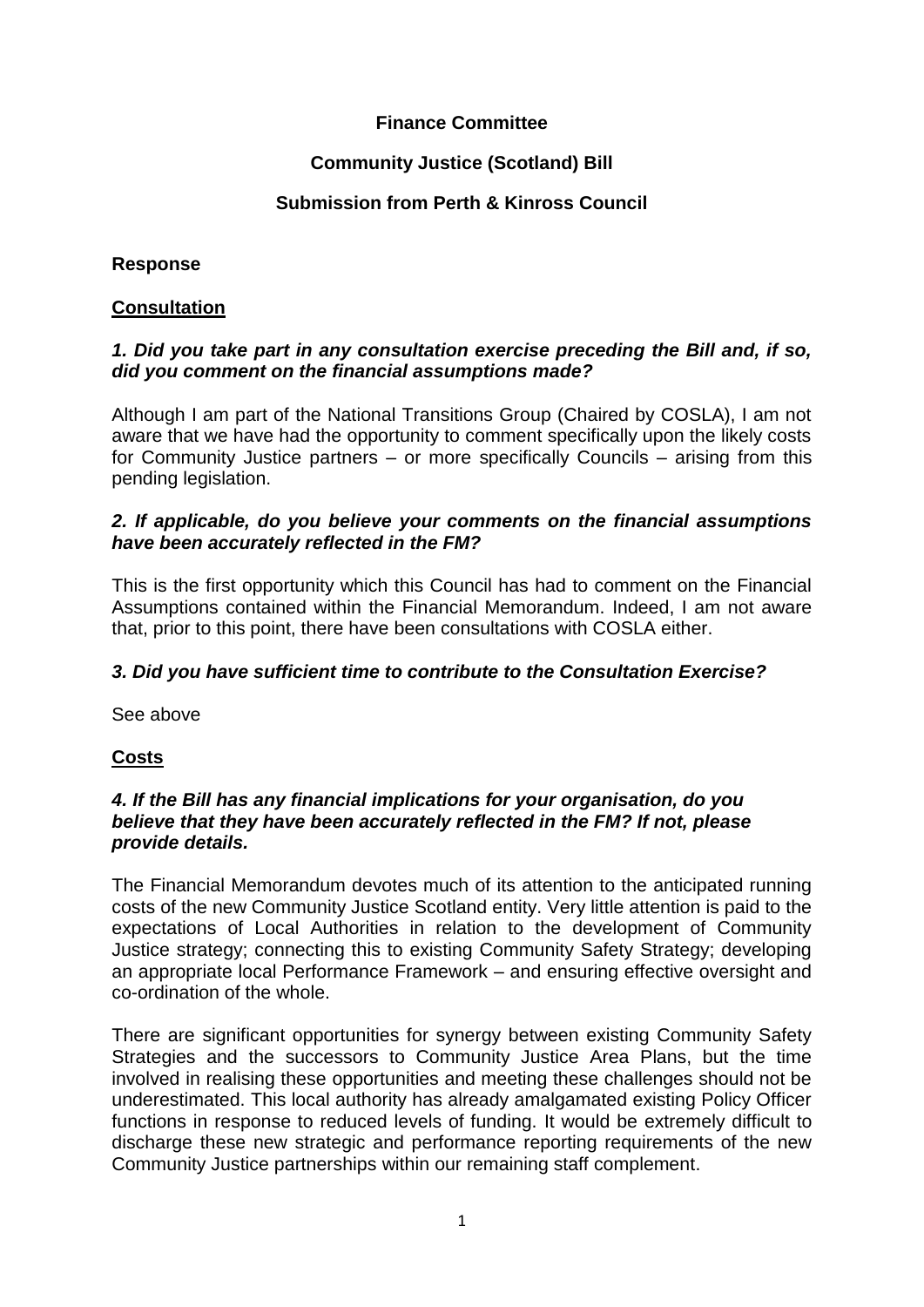The current level of provision, £50k for the next three years, is sufficient to get the Partnership up and running, but thereafter we would anticipate recurring costs of around 45k per annum supporting the running of the Community Justice Partnership, the production of an annual Community Justice Plan (to include the Reducing Reoffending agenda), and the development, maintenance and oversight of a comprehensive Performance Framework covering both national outcomes and outcomes agreed through the local Single Outcome Agreement.

#### *5. Do you consider that the estimated costs and savings set out in the FM are reasonable and accurate?*

It is difficult to comment on the revenue costs associated with the proposed national body, Community Justice Scotland, but some of the costs do seem a little excessive. £100k for marketing web site/branding presents as high as does the accommodation estimate of £188k per annum – albeit that this may reflect property costs in Edinburgh.

Once again, the proposal to engage dedicated HR staff for an organisation with 23 staff presents as excessive. At a time when Local Authorities are increasingly required to extend the functions of existing staff and the capacity of their built estate – it would seem reasonable that this approach is also adopted by central Government. The Financial Memorandum does not set out the precise functions of all the staff within Community Justice Scotland. Consequently, it is difficult to comment upon whether, for instance, the proposed costs of £27k per annum for 9 staff reporting to the Management Team is a reasonable projection.

In relation to projected costs for local authorities, in order to discharge both their statutory and performance oversight functions, I believe that the assumptions at paragraphs 60, 66 and 72 are very optimistic. Local authorities have already achieved significant savings over the last 4 years and are on track to make even greater savings in the next 4 years. These will make it extremely difficult for them to provide that level of oversight, co-ordination and strategic leadership which will be necessary if the new Community Justice Partnerships are to be effective – from within their remaining staff group.

There appears to be a considerable mismatch between the planned investments in that central authority charged with oversight of Community Justice Planning & Performance Monitoring and those Community Justice Partnerships charged with local strategic planning and service delivery. The assumption that local authorities are sufficiently resourced to discharge these additional responsibilities is, I would submit, at some odds with the available evidence. It is, further, regrettable that the amount of space devoted within the Memorandum to the function of CJ Scotland appears to convey the impression that this will be the paramount body entrusted with the planning and delivery of services/support required to continue to reduce the level of reoffending. In practice, the key functions in relation to Community Justice will be discharged at the level of localities by Community Justice Partners.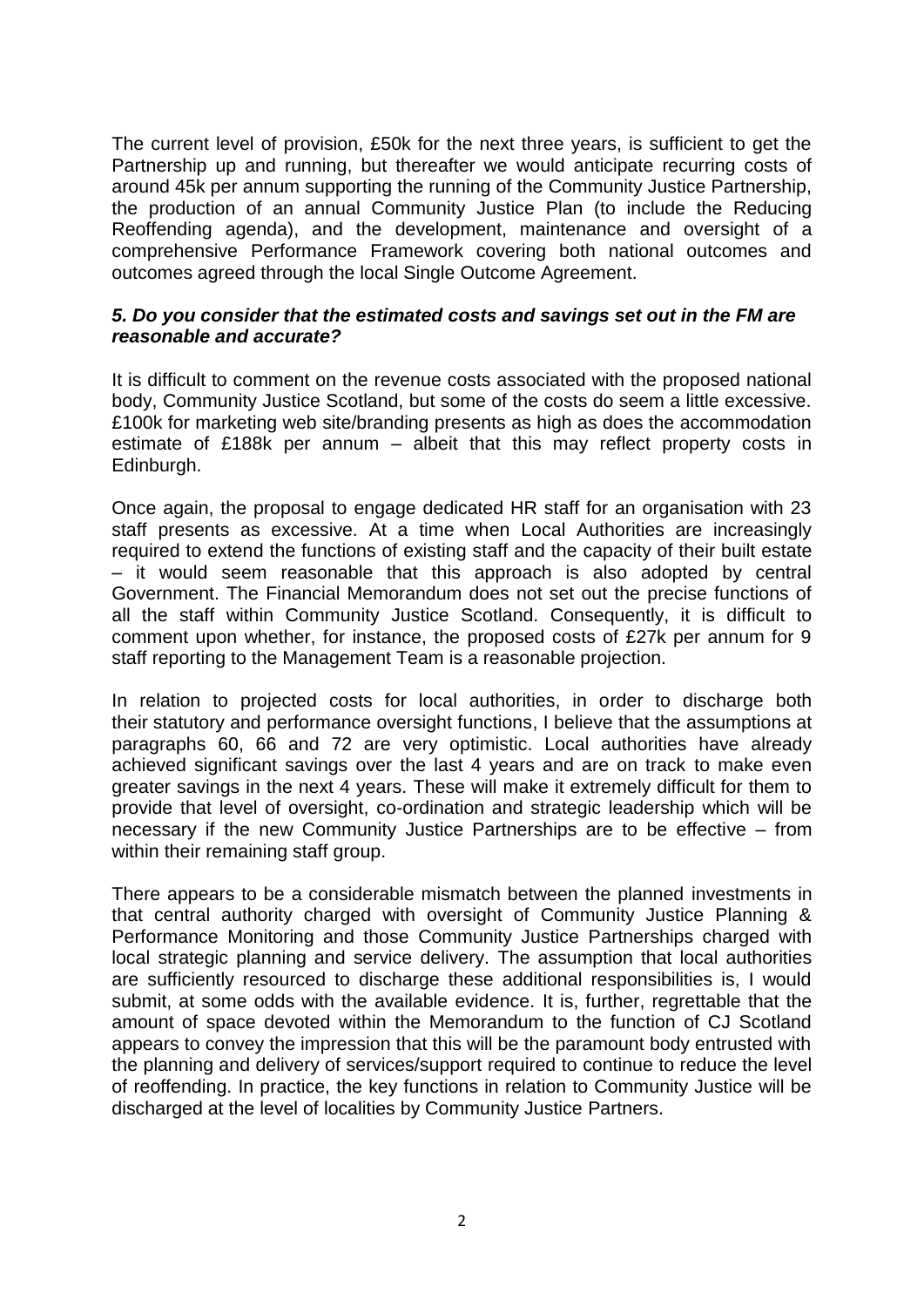#### *6. If applicable, are you content that your organisation can meet any financial costs that it might incur as a result of the Bill? If not, how do you think these costs should be met?*

I am clear that our Community Planning arrangements within Perth & Kinross currently embrace 'Community Safety' as a specific activity area covered by a multiagency partnership which reports regularly to the Community Planning Partnership. The Community Safety Partnership monitors progress towards the agreed Community Safety Plan, ensures that key Single Outcome Agreement targets are reflected within it, considers new Community Safety proposals and endeavours to bring coherence to a range of Community Safety activities across Perth & Kinross. It enjoys membership drawn from a range of local, voluntary and statutory organisations, but does not currently have representation from the Scottish Prison Service, Victim Support, Skills Development Scotland or the Scottish Courts Administration. Having recently held an initial seminar with the statutory bodies likely to be involved in an expanded Community Safety/Justice Partnership, however, we are confident that any costs associated with participation in this new body can be contained.

It is the development, maintenance and delivery of an expanded Community Safety/ Justice Plan incorporating key elements of the current CJA Area Plan which provides a more enduring challenge. The time-limited funding offered by Government to support the development of detailed Community Justice Plans with Local Performance Frameworks (reporting key national and local outcomes) is welcomed. The job, however, will not simply be completed in 3 years. If the local economies of scale available through the creation of strong locality-based Community Justice Partnerships are to be realised, it will be an essential continuing requirement to deliver strategic coherence, effective monitoring of service delivery and reporting on outcomes. This, it is submitted, was previously a function of CJAs which now falls to Community Justice Partners. Accordingly, funding to support an Administration, Strategic – oversight and Performance Reporting should be allocated to each Community Justice Partnership.

#### *7. Does the Financial Memorandum accurately reflect the margins of uncertainty associated with the Bill's estimated costs and the timescales over which they would be expected to arise?*

No – for the reasons stated above.

#### **Wider issues**

#### *8. Do you believe that the FM reasonably captures any costs associated with the Bill? If not, which other costs might be incurred and by whom?*

In addition to those noted above, I would offer the following observations:

• Paragraph 56 for Dilapidation Costs seems slight, given the anticipated accommodation costs noted at paragraph 14 table B. It may be, however, that accommodation has already been identified?